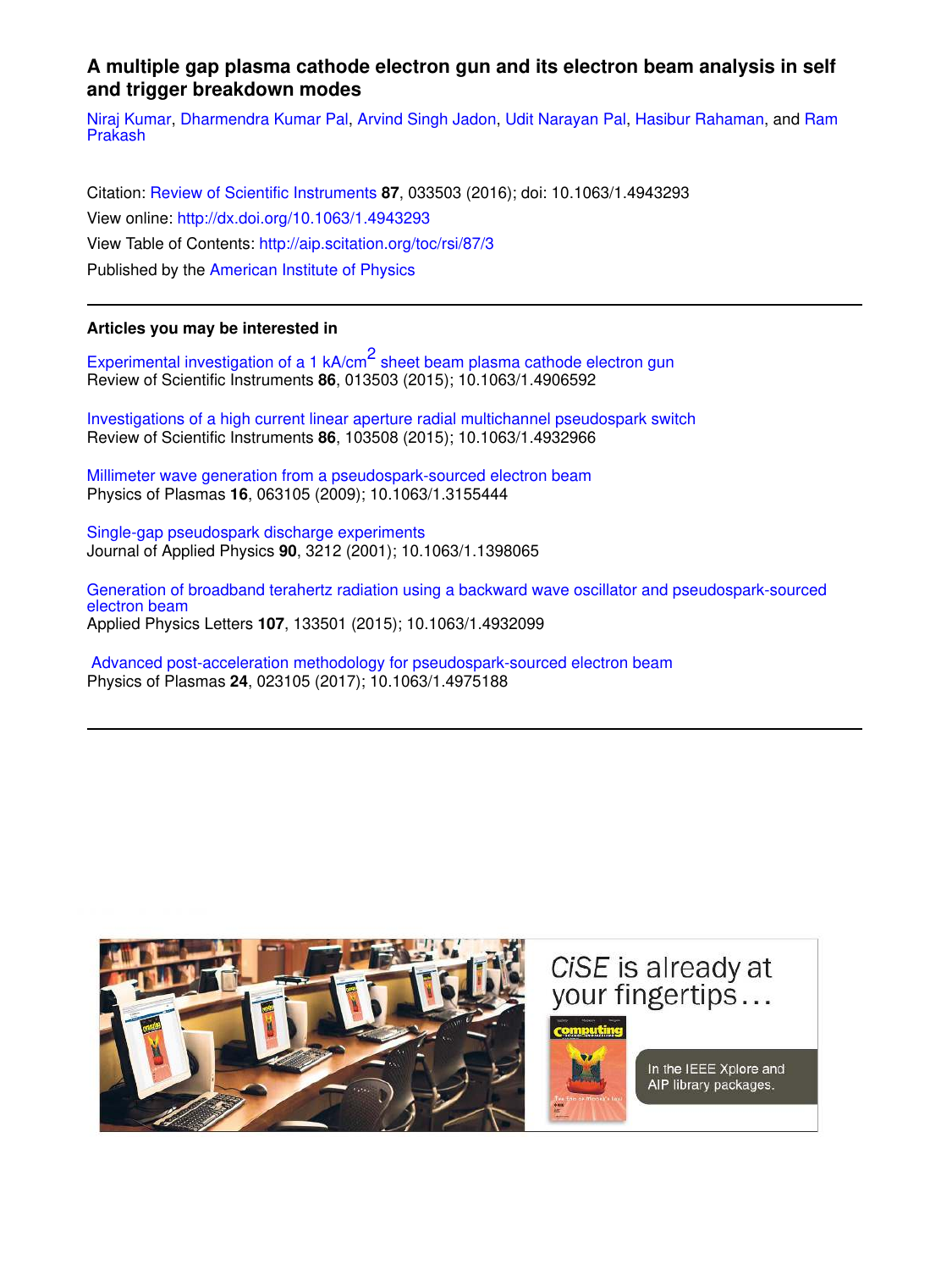

# **A multiple gap plasma cathode electron gun and its electron beam analysis in self and trigger breakdown modes**

Niraj Kumar,<sup>1,2</sup> Dharmendra Kumar Pal,<sup>1</sup> Arvind Singh Jadon,<sup>1</sup> Udit Narayan Pal,<sup>1,2</sup> Hasibur Rahaman,<sup>1</sup> and Ram Prakash<sup>1,2</sup>

<sup>1</sup>*CSIR-Central Electronics Engineering Research Institute (CSIR-CEERI), Pilani, Rajasthan 333031, India* <sup>2</sup>*Academy of Scientific and Innovative Research (AcSIR), CSIR-CEERI Campus, Pilani, India*

(Received 1 December 2015; accepted 23 February 2016; published online 10 March 2016)

In the present paper, a pseudospark discharge based multiple gap plasma cathode electron gun is reported which has been operated separately in self and trigger breakdown modes using two different gases, namely, argon and hydrogen. The beam current and beam energy have been analyzed using a concentric ring diagnostic arrangement. Two distinct electron beams are clearly seen with hollow cathode and conductive phases. The hollow cathode phase has been observed for ∼50 ns where the obtained electron beam is having low beam current density and high energy. While in conductive phase it is high current density and low energy electron beam. It is inferred that in the hollow cathode phase the beam energy is more for the self breakdown case whereas the current density is more for the trigger breakdown case. The tailor made operation of the hollow cathode phase electron beam can play an important role in microwave generation. Up to 30% variation in the electron beam energy has been achieved keeping the same gas and by varying the breakdown mode operations. Also, up to 32% variation in the beam current density has been achieved for the trigger breakdown mode at optimized trigger position by varying the gas type. <sup>C</sup> *2016 AIP Publishing LLC.* [http://dx.doi.org/10.1063/1.4943293]

### **I. INTRODUCTION**

In the recent past, pseudospark (PS) discharges have been utilized for different applications, such as pulsedpower switching, electron and ion beam generation, free electron masers, extreme-ultraviolet radiation sources, and micro-thrusters due to their unusual and interesting discharge properties. $1-8$  The PS discharge is an axially symmetric, selfsustained, transient, low pressure (typically 50–500 mTorr) gas discharge. It has a hollow cathode/planar anode configuration, which operates on the low pressure side of the hollow cathode analogy of Paschen curve.<sup>2</sup> During the PS discharge, the plasma is formed as a copious source of electrons which can allow extraction of electron beam depending on the applied voltage.<sup>9</sup>

The generated electron beam can be propagated in the gaseous atmosphere where low energy diverging electrons usually ionize the gas. $9$  When the space charge neutralization balances the repulsive electrostatic force, there is formation of an ion channel on the envelop of the electron beam and beam is self-consistently focused by the self-magnetic field of the electron beam. $7-11$  This helps in reducing the requirement of external magnetic field for focusing the electron beam and is highly useful for compact and light weight microwave sources.<sup>10</sup> Nevertheless, the control of the electron beam energy and beam current in the hollow cathode phase of the PS discharge based plasma cathode electron (PCE) gun is quite challenging. The operational range of the microwave source requires effective control of beam energy during the hollow cathode phase<sup>2</sup> and its interaction mechanism with radio frequency  $(RF)$  wave.<sup>3</sup> Worldwide efforts are underway and different PCE guns have been researched. $1-12$ 

In this paper, a multiple gap plasma cathode electron (MG-PCE) gun is presented which has been operated in self and trigger breakdown modes. Accordingly, electron beam analysis has been carried out for two different gases (i.e., argon and hydrogen). The generated electron beam has clearly shown hollow cathode phase (low current density, high energy) followed by conductive phase (high current density, low energy). Basically, the hollow cathode phase is the starting point for the secondary electron emissions from the interior surfaces of the cathode, which sustains the discharge.<sup>13</sup> During their drift towards the anode, the resultant secondary electrons and seed electrons cause excitation and ionization during the collision process with the gas in the main gap, however, with a small probability because ionization mean free paths are comparable to or larger than the dimensions of the discharge.<sup>13</sup> Initially, ionization occurs in the main gap and also inside the hollow cathode backspace where the seed electrons attain energy greater than the ionization potential before they exit the hollow cathode. These resultant electrons get accelerated by the applied voltage out of the cathode cavity through the aperture and it further results into generation of highly intense and energetic electron beam from the anode aperture.

The emphasis is laid on the effective control of the electron beam energy and electron beam current in the hollow cathode phase operation of the PS discharge by changing different breakdown mechanisms and discharge operation conditions without any geometrical changes. The beam energy is effectively controlled up to 30% of the applied potential during short pulse operation of the developed MG-PCE gun whereas the beam current is controlled up to 32% by changing the gas type in trigger breakdown mode at the same operating conditions. Section  $\Pi$  illustrates the experimental setup and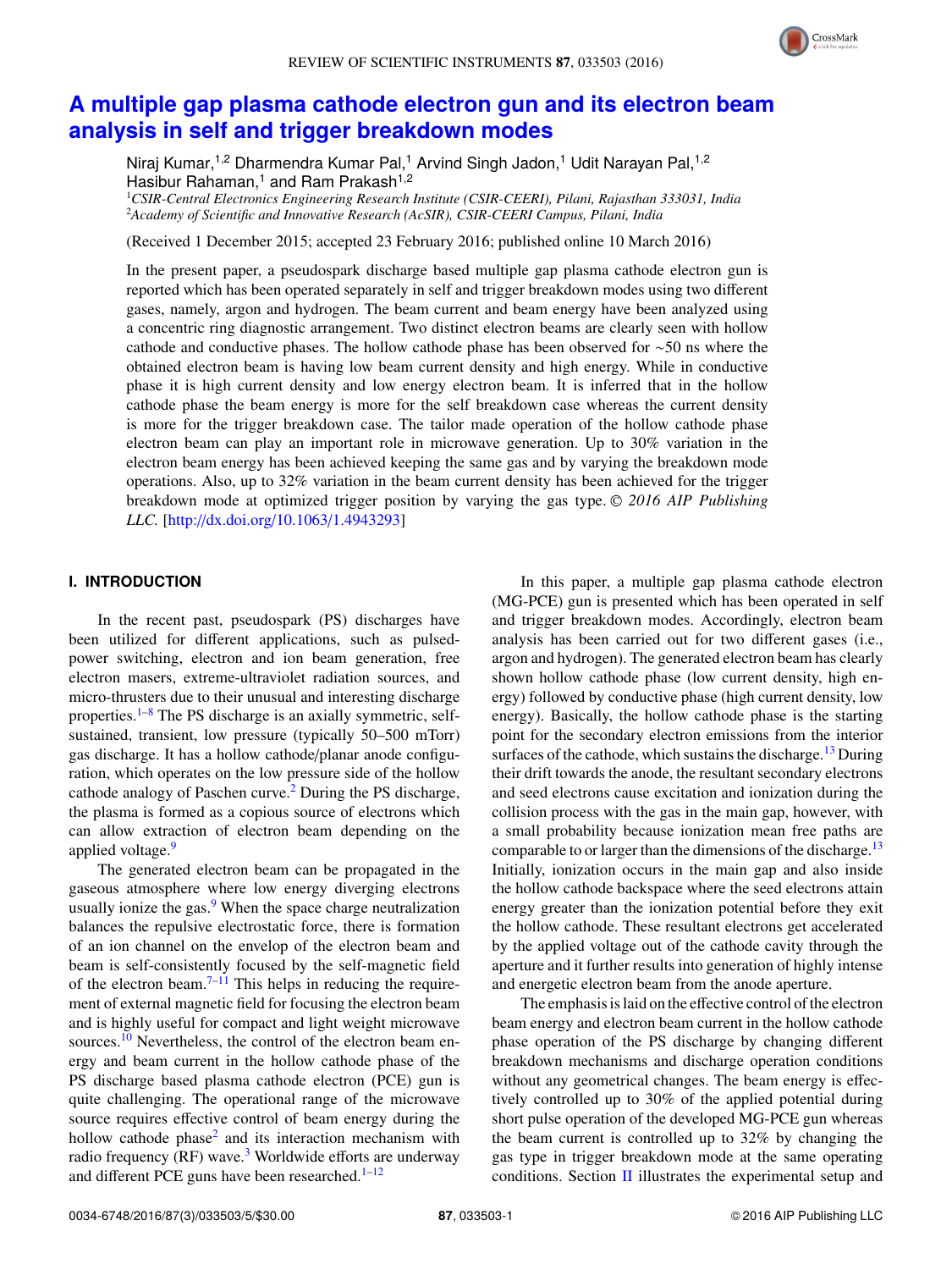diagnostic arrangements whereas Section III contains results and discussion. Finally, the obtained results are concluded in Section IV.

### **II. EXPERIMENTAL SETUP AND DIAGNOSTIC ARRANGEMENTS**

The schematic view of the experimental setup is shown in Fig. 1. The developed MG-PCE gun comprises of a hollow cathode of 50 mm dia and 54 mm length, floating anodes of dia 30 mm and thickness 3 mm, insulators of dia 120 mm and thickness 5 mm, and anode disc of dia 50 mm and thickness 3 mm. A single aperture of size 3 mm on hollow cathode and planar anode surfaces have been cut in the circular form. The three floating electrodes with same circular aperture size of 3 mm are placed with a gap spacing of 3 mm in between the hollow cathode and planar anode disc that are isolated by intermediate Perspex having central aperture size 5 mm. The 2D-schematic view of the MG-PCE gun is shown in Fig. 2. The developed gun assembly has been connected with the drift space region for its characterization which is a circular glass tube (see Fig. 1). Before plasma discharge creation, the entire assembly has been evacuated up to base pressure ∼10<sup>−</sup><sup>6</sup> Torr with the help of turbo molecular pump (Pfeiffer Model TC 400) and rotary pump (Pfeiffer Model Duo 5M). Ar and  $H_2$  gases are filled inside the MG-PCE gun using two separate control needle valves (Swagelok C 79921).

Successive breakdown is achieved between the cathode and floating anodes (see Fig. 2). These floating anodes are equally spaced between insulators of the gun assembly for similar potential distribution during the breakdown. It leads to delay in breakdown of the applied gap voltage between the hollow cathode and the anode. This further enhances hold-off voltage and the number of gaps is decided accordingly. Due to delay in the breakdown voltage and also successive breakdown between the gaps, the field penetration inside the back space of hollow cathode region becomes significant.

For plasma gas discharges under normal conditions, typically  $10^3$  cm<sup>-3</sup> free electrons are available due to ultraviolet radiations, cosmic radiations, radioactivity, etc. and act as seed electrons.<sup>14</sup> The anode is kept grounded while a negative high



FIG. 2. 2D schematic view of the MG-PCE gun.

voltage ranging 5-30 kV is applied to the hollow cathode. In triggered breakdown condition, the energetic seed electrons are also emitted from a ferroelectric cathode surface based trigger unit in the hollow cathode region when a potential difference of 0 to −3 kV between the metal fingers and the base metal electrode is applied.<sup>15</sup> On application of the high electric field, these preliminary energetic seed electrons along with the PS discharge electrons are accelerated and collide with the neutral gas atoms inside the drift space region, which lead to focus the electron beam self-consistently without use of any external magnetic field.<sup>6</sup>

During the electron beam propagation, the electron beam current has been analyzed using two circular ring diagnostic arrangement as shown in Fig. 1 (see zoomed view). The technique comprises of two stainless steel metallic-rings  $(C_i$  and  $C_o$ with corresponding areas  $20 \text{ mm}^2$  and  $165 \text{ mm}^2$ , respectively) mounted on Teflon base and are connected to the axial motion feedthrough (see Fig. 1). These rings are facing anode aperture



FIG. 1. Schematic view of the experimental setup along with front view of the two circular ring diagnostic arrangement (gray: metallic rings; white: Teflon base and isolation).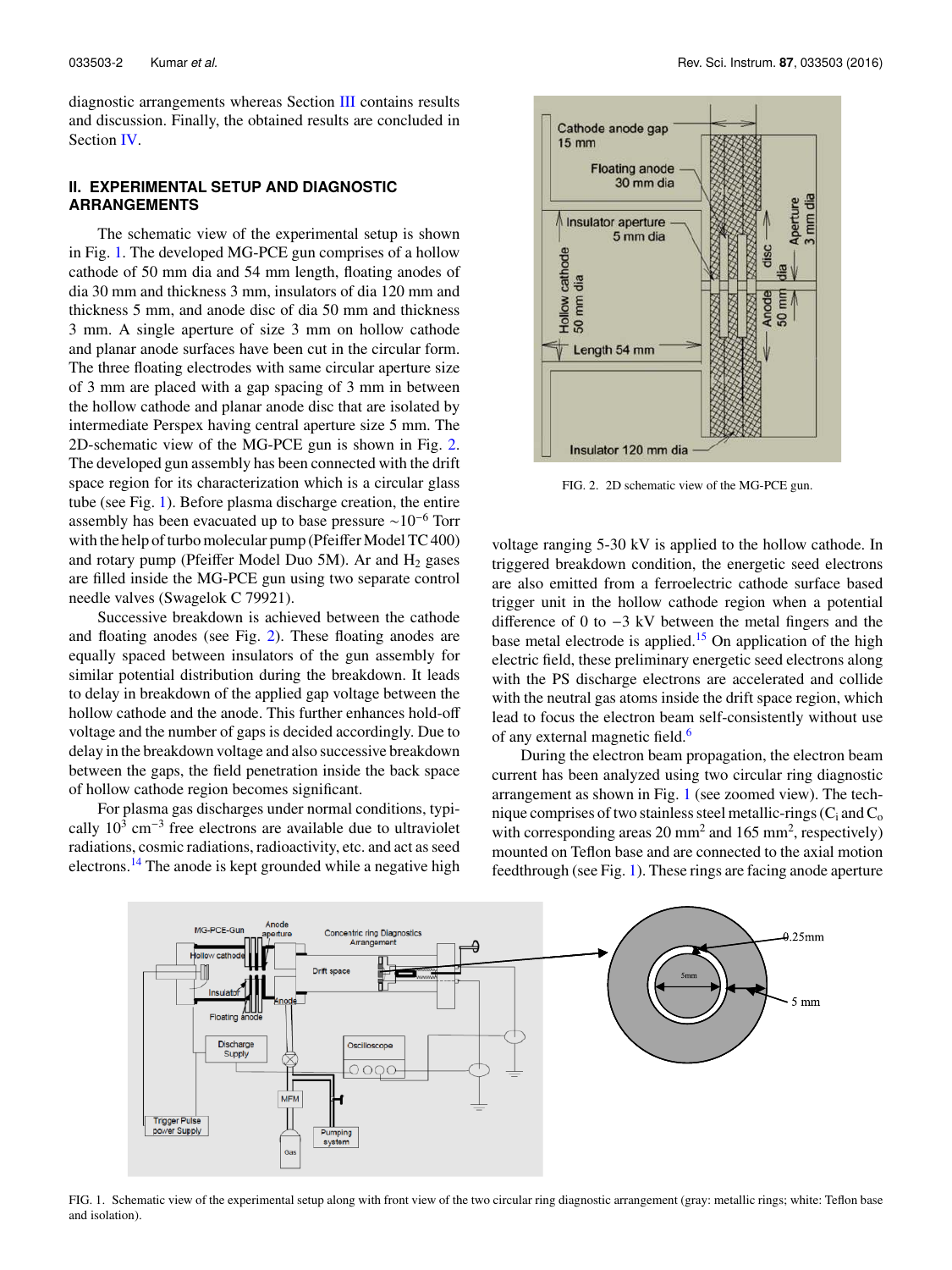

FIG. 3. Breakdown voltage vs pressure curve for fixed cathode-anode gap 15 mm.

and are separated by 0.25 mm distance for isolation. The rings are connected with insulated ports and wires passing through two isolated calibrated current transformers (CTs) (Model 110, Pearson Current Monitor). The currents corresponding to the electron beam collected by these rings have been measured using oscilloscope (Tektronix DPO 4054).

#### **III. RESULTS AND DISCUSSION**

To obtain the operating range of voltage and pressure for the developed MG-PCE gun, its self-breakdown characteristic has been analyzed for the fixed inter-electrode gas gap. The discharge is induced by slowly increasing the applied voltage to the hollow cathode from −1 kV to −30 kV at fixed gas pressure. The voltage is recorded as a self breakdown voltage at a specific gas pressure and later plotted at different pressures by keeping the self-breakdown voltage knowledge. These results are shown in Fig. 3 for argon and hydrogen gases, respectively. The gas pressure and the type of gas play a very important role in the self breakdown process for the corresponding applied voltages.

Figure 4 shows V-I characteristics of the MG-PCE gun in the self breakdown condition for argon gas when no external



FIG. 4. V-I characteristics for self breakdown for Ar pressure 18 Pa.



FIG. 5. Beam current density vs z (axial position from cathode aperture).

trigger is applied. The hollow cathode phase (low current density, high energy) and the conductive phase (high current density, low energy) are clearly visible in this figure. Since there is no enhancement in the ionization region in the hollow cathode phase discharge, the propagation of the electron beam between the gap takes place until the conduction phase.<sup>1</sup> Nevertheless, in this phase, there is charge enhancement in terms of charge multiplications and the hollow cathode acts as a source of electrons.<sup>13</sup> This leads to flow significant transient current (i.e., for around 50 ns or so) with high hold-off voltage. The conduction phase current (see Fig. 4) is due to the applied gap potential and the emitted electrons get accelerated accordingly.

The beam current has also been propagated inside the drift space region up to  $z = 210$  mm from the cathode aperture and the estimated current density using two circular ring diagnostic arrangements at different locations is shown in Fig. 5. The average of 5 data samples has been taken and the axial variation of the beam current density on the innermost and the outermost ring during the conductive phase formation inside the drift space region has been accounted. Evidently, the current density on the innermost ring is ranging from 85% to 91% of the total beam current density. It confirms the space charge neutralization effect, which is assisting in focusing the obtained electron beam during its propagation.

For the trigger breakdown discharge operation, a typical V-I characteristic from the developed MG-PCE gun is shown



FIG. 6. V-I characteristics for trigger based breakdown at 15 Pa Ar pressure.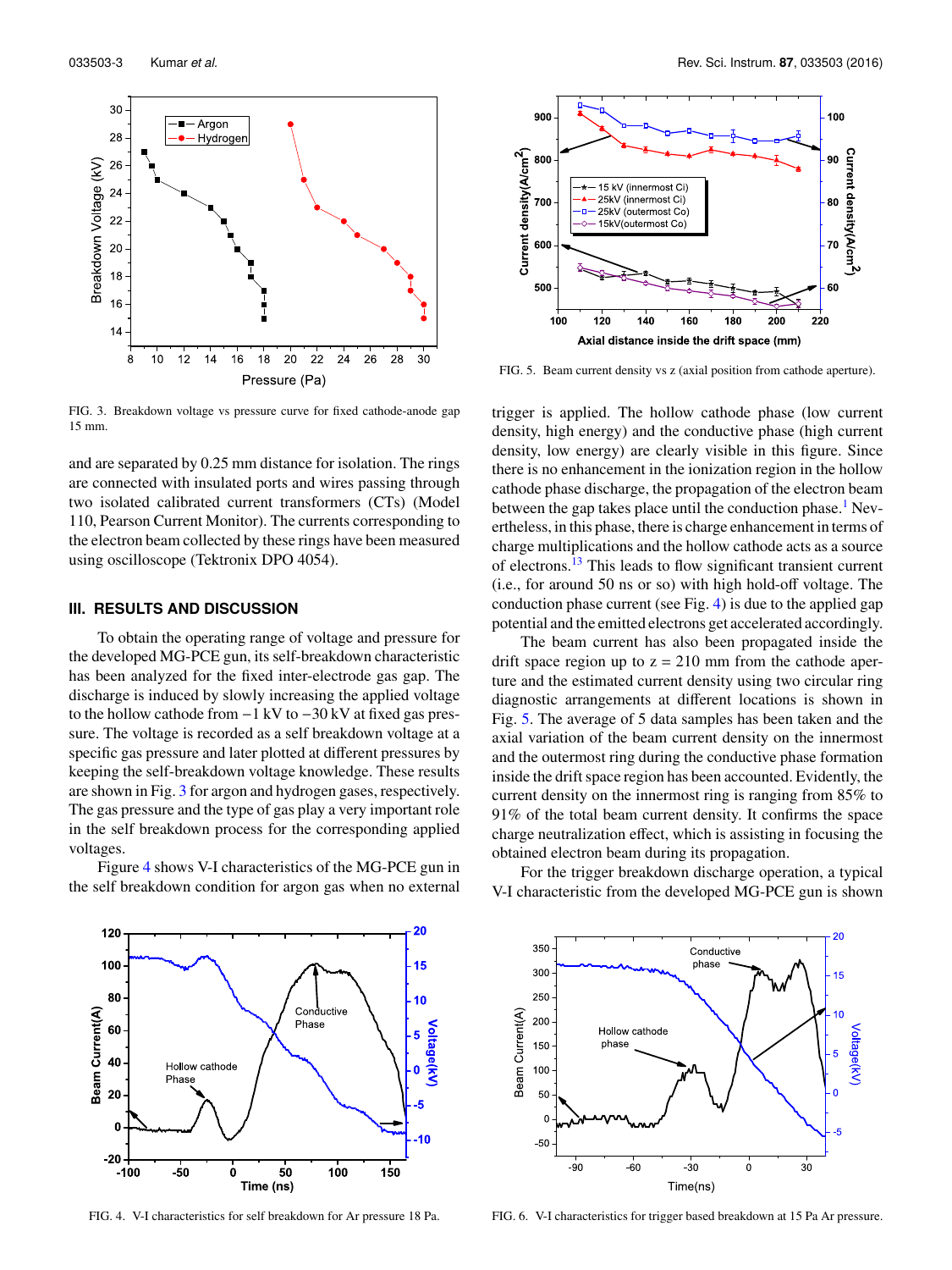in Fig. 6. Though similar hollow cathode phase followed by conductive phase has been clearly observed, the beam current density in the trigger based breakdown having lower energy level is more (see Fig. 6) than that of the self breakdown mode (see Fig. 4). In the trigger breakdown mechanism the energetic seed electrons change the space charge field dynamics and consequently affect the breakdown. This further helps in tailoring the beam energy in hollow cathode phase. As clearly seen from Figs. 4 and 6, the beam energy change is found to be 1 to  $0.7 \text{ eV}_0$  from the self breakdown mode to the trigger breakdown mode, where  $V_0$  is the maximum applied gap voltage. To illustrate it further, for the self breakdown case, as shown in Fig. 4, the hollow cathode phase occurs for the maximum value of the applied voltage (i.e., ∼16 kV) and the peak of the beam current profile corresponds to the maximum applied gap voltage in the V-I curve. This gap accelerating voltage is equivalent to the kinetic energy of the generated electron beam in the hollow cathode phase, that is,  $1 \text{ eV}_0$ . On the other hand, for triggered breakdown case, as shown in Fig. 6, the maximum value of the beam current in the hollow cathode phase corresponds to ∼70% of the maximum applied voltage. This depicts  $0.7 \text{ eV}_0$  beam energy.

The beam energy mainly depends on the delay of the voltage breakdown condition where seed electrons play an important role. Moreover, the position of the trigger (i.e., seed electron) source also controls the breakdown of the gases and obviously the formation of the electron beam. Therefore, the trigger position β (i.e., distance between cathode aperture and trigger surface) has been optimized for different pressures, which are always lower than the self breakdown pressures. Accordingly the maximum electron beam current obtained on the inner collector  $C_i$  for different trigger positions is shown in Fig. 7. For this measurement the applied voltage is fixed at 20 kV and argon gas pressure has been varied. The beam current is found to be maximum at  $β = 8$  mm. Furthermore, beyond  $β = 12$  mm, no such beam current exists for different applied voltages even up to 25 kV.

In the trigger discharge operation, the applied voltage between the cathode and anode leads to a positive accelerating



FIG. 7. Maximum electron beam current on the collector during hollow cathode phase obtained at different trigger positions and argon pressures for fixed applied voltage 20 kV.



FIG. 8. Total beam current density vs z at pressure 10 Pa, gap voltage 22 kV during hollow cathode phase.

field which penetrates inside the hollow cathode through the aperture and interacts with the seed electrons. Based on the applied potential, the energetic seed electrons lead multiple collisions and plasma discharge occurs. As the position between the trigger surface and these accelerating fields will be closer, it will result into greater extent of discharge. But if the position of the trigger surface is within the accelerating field region, as observed for  $\beta = 6$  mm (see Fig. 7), the seed electrons emitted from the trigger surface would not participate much into the collisions and consequently many electrons will directly diffuse through the cathode-anode aperture. This results into lower beam current as seen in Fig. 7 for  $\beta$  < 8 mm. For β > 10 mm, the seed electrons are not able to create the discharge inside the hollow cathode back-space region and again results into a lower beam current.

At the optimized trigger position  $\beta = 8$  mm, the beam current density has also been tailored using different gases keeping the same operating conditions in the trigger breakdown mode operation. The variation is shown for argon and hydrogen gases at different axial locations inside the drift space region (see Fig. 8). The total beam current density is measured by summing the beam currents obtained from the innermost ring  $C_i$  and the outermost ring  $C_o$  of the circular metallic diagnostic arrangement. For this measurement, the argon and hydrogen gas pressures are kept same as 10 Pa for both gas cases and also the same operating voltage 22 kV has been applied during the discharge. Around 32% variation in the beam current has been achieved and the same is depicted clearly in Fig. 8.

### **IV. CONCLUSION**

A pseudospark discharge based MG-PCE gun has been successfully developed for short pulse energetic electron beam generation. The multi-gap structure of the developed PCE gun leads to effectively generate two phases electron beam, i.e., the hollow cathode phase followed by conductive phase. The hollow cathode phase energy and current density of the electron beam have been controlled by different breakdown methods where seed electrons play an important role in the space charge